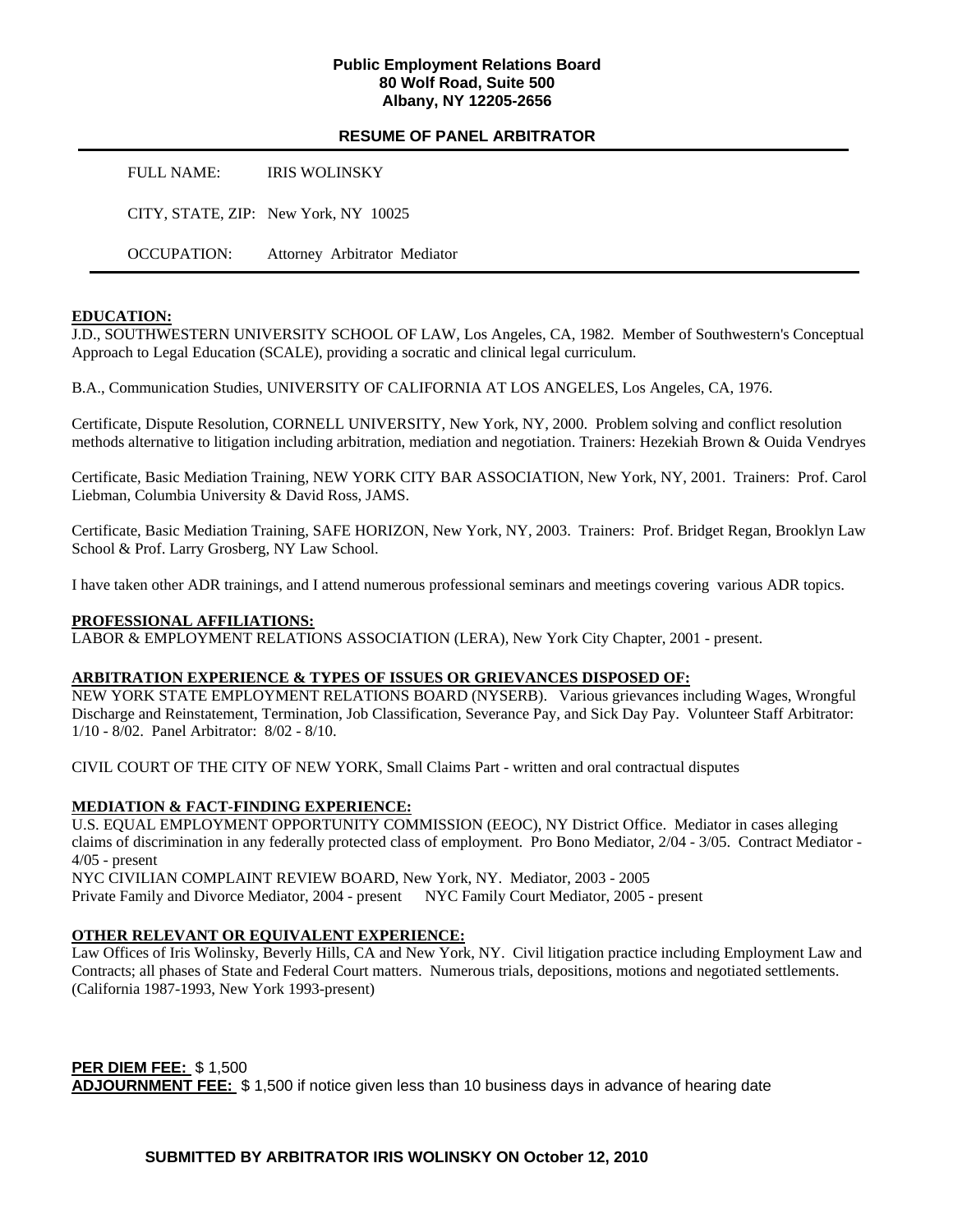#### **Public Employment Relations Board 80 Wolf Road, Suite 500 Albany, NY 12205-2656**

## **BILLING DISCLOSURE STATEMENT**

## ARBITRATOR'S NAME: **IRIS WOLINSKY**

The following is a description of my fees and expenses:

## A) HEARING TIME.

- (1) My per diem is  $$1,500$  for each day or any part thereof spent hearing a case.
- (2) If a hearing day exceeds 8 hours, I charge:

 $\Box$ a second full per diem  $\Box$ a prorated per diem

 $\Box$ no additional charge  $\Box$ other (describe) : \$300 per hour, in my discretion

- (3) Additional comments:
- B) STUDY TIME.
	- (1) I charge \$ 1,500 for each day spent in preparation of the opinion and award.
	- (2) This charge  $\boxtimes$  will  $\Box$  will not be prorated for partial days devoted to such preparation.
	- (3) Additional comments:

### C) TRAVEL TIME AND EXPENSES.

(1) When travel time plus hearing time exceeds 10 hours in a calendar day:

 $\Box$  Not applicable (no additional charge)

 $\boxtimes$  I charge as follows (describe): \$150 per hour for travel time in excess of 3 hours, in my discretion

(2) I charge for actual, travel-related expenses incurred in connection with the case  $\boxtimes$ YES  $\Box$  NO.

Where appropriate, a mileage charge for auto travel will be billed at:

 $\boxtimes$  Prevailing IRS rate  $\boxtimes$  Other (describe): Car rental fees, if any; parking fees and tolls, if any, in my discretion

(3) When the scheduled hearing day(s) requires an overnight stay:

 $\boxtimes$ There is no charge, other than for lodging and subsistence.

 $\Box$ I charge as follows (describe):

(4) Additional Comments: